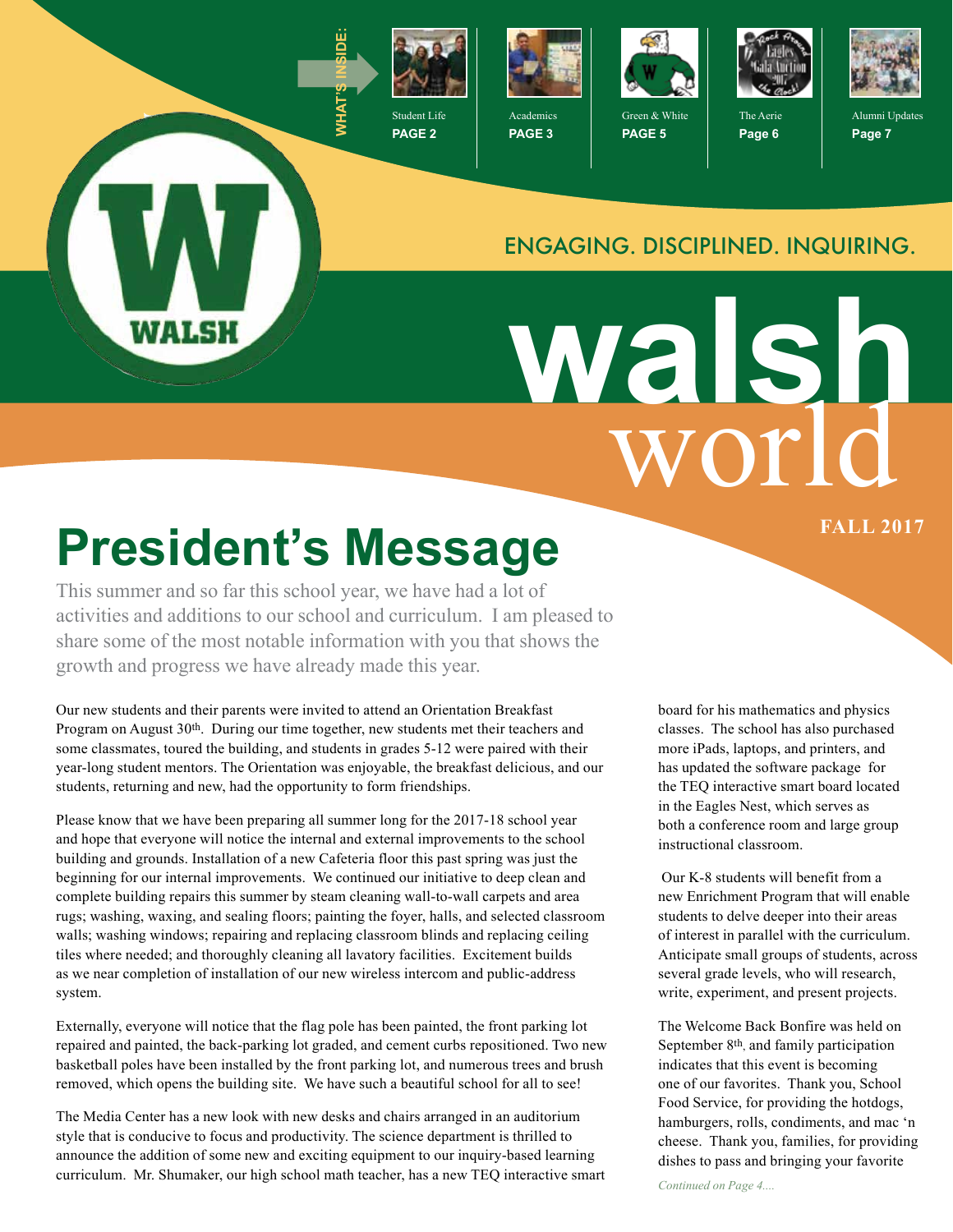#### **Saint Elizabeth Mission Society Grant**

The Saint Elizabeth Mission Society supports the Franciscan Sisters, like our own Sr. Rosemary Higgins, STCS/Walsh board and committee member, in their ministries. The result was a \$5000 check toward a brand new dishwasher in the school kitchen! Mrs. Liselle Esposito, pictured, penned the grant on Sister Rosemary's behalf, and she and Mr. Manko were pleased to receive the check. The dishwasher will be a huge help to Ms. Terry Hollamby with the new breakfast and continuing lunch services.



and Simon to STCS/Walsh! *Thomas Manko & Liselle Esposito receive grant check.* 

#### **Foreign Exchange Students**

By Mary Beth Garvin, Director of Admissions & Student Life



*L to R: Justus Lingott from Germany, Amalie Thomas from Denmark, Jasmin Liu from Austria, Simon Hekler from Germany*

This year, the school welcomes four foreign exchange students from Europe through YFU (Youth For Understanding). Left to right: Justus Lingott of Germany (hosted by the Hagg Family), Amalie Thomas of Denmark (hosted by the Widger Family), Jasmin Liu of Austria (hosted by the Smith

Family), and Simon Hekler of Germany (hosted by the Esposito Family). YFU is an international educational exchange organization consisting of partners in more than 50 different countries. The organization has been operating for more than 60 years and believes that full cultural immersion is the most

effective means to gain the skills needed to thrive in an increasingly multicultural, interconnected, and competitive global society. As an IB School, we also think this is a perfect opportunity for our students and school community to explore and gain a deeper understanding of different cultures. Please help us welcome Justus, Amalie, Jasmin,

## **From The Spiritual Director**

#### By Mary Lou Plesac

As we begin a new school year at Southern Tier Catholic School/ Archbishop Walsh Academy, we welcome Rev. David Tourville as our new Canonical Administrator. Fr. David takes over for Very Rev. Gregory Dobson, who, as well as being Canonical Administrator in recent years, has also been a Board Member of both schools during his 20 years as pastor of St. Mary of the Angels (now Basilica of St. Mary of the Angels) parish. Fr. Greg has provided a wealth of spiritual and educational expertise to both schools and will continue to do so during this coming year as he continues on the Board of Trustees.

 Fr. David Tourville is no stranger to STCS/Walsh. During his five years as parochial vicar at St. Mary of the Angels, he has been intimately involved with school liturgies, classroom activities, religious programs, and the sacramental life of our students and staff. Fr. David presided at our opening Mass on September 12th.



This year we also welcome back another familiar face. Rev. F. Patrick Melfi was

recently named pastor of St. John the Evangelist Parish in Olean, having completed two years in priest formation at Christ the King Seminary in East Aurora, N.Y. Prior to serving at the seminary, Fr. Pat was pastor of Our Lady of Peace in Salamanca for six years. During that time, he presided at many liturgies at STCS/Walsh. Fr. Pat is an Olean native who attended St. Mary's School. He entered the seminary in 2001 after a successful career as an engineer. He celebrated his first school Mass this year on September 19th with the 10<sup>th</sup>, 11<sup>th</sup>, and 12<sup>th</sup> grade students in the school chapel.

STCS/Walsh is also pleased to announce that we will be the venue for the production *Fatima, the Musical* on October 5th. An original musical by Michael Cygan, *Fatima* tells the story of the appearance of the Virgin Mary to three peasant children in Fatima, Portugal, in 1917. Presentations of the musical will be at 1:30 p.m. to students/staff and 7:00 p.m. to the general public in the school gymnasium. Daybreak Productions of the Diocese of Buffalo will film the afternoon performance. There is no charge for admission to the performances.

On a related note, this year STCS/Walsh will again be hosting the Morning Star children's prayer group led by Michael Cygan's mother, Mary. The group meets once a month after school from 3:15-4:00 p.m. in the school chapel. Dates will be announced. All are welcome!

 $First All-School Mass of the year.$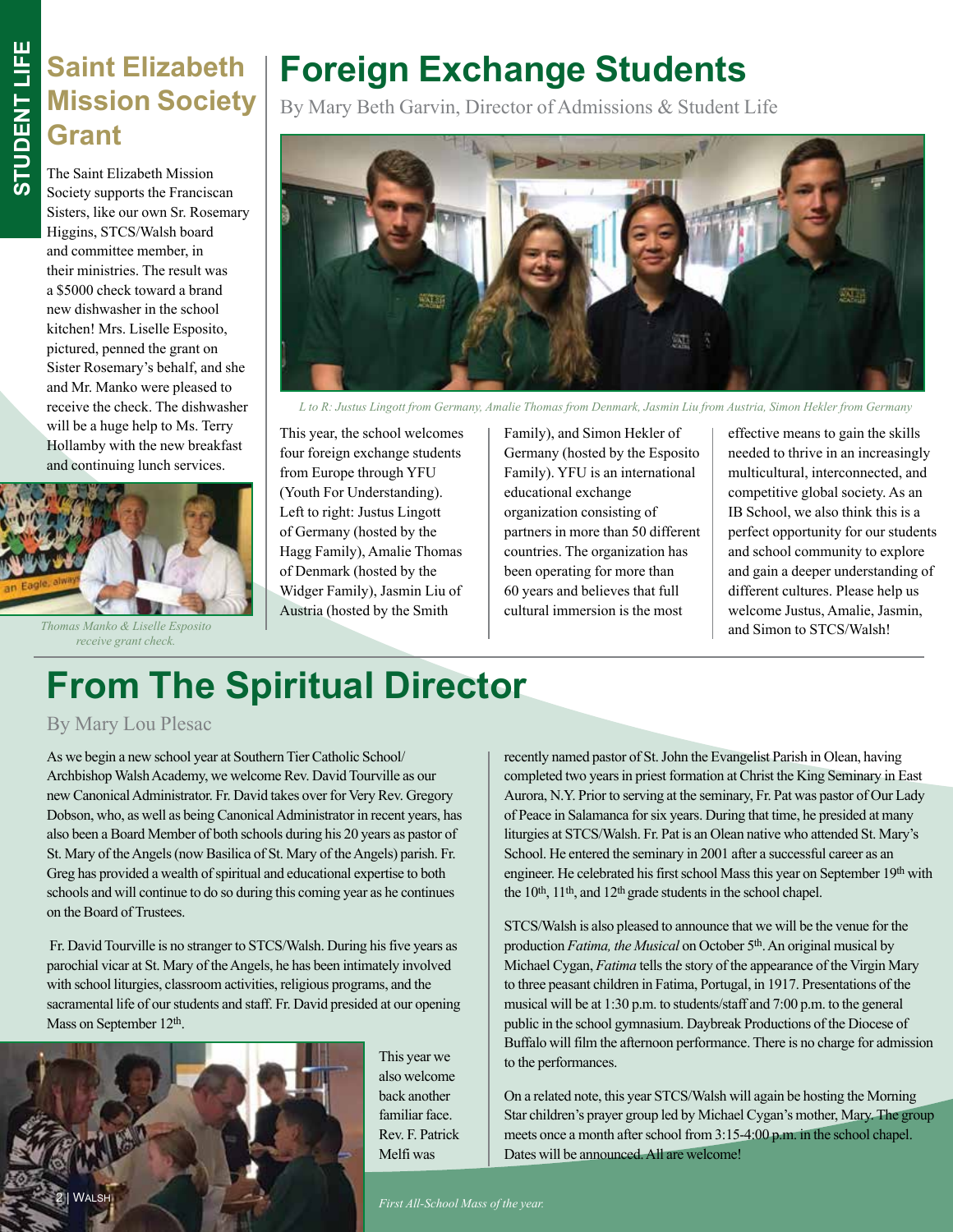# **ACADEMICS ACADEMICS**

#### **New Lab Disc STEM System**

By Mrs. Lois Housler, 6<sup>th</sup> - 12<sup>th</sup> grade Science, Biology & Earth Science Teacher



*Kameron Ramadhan 10th Grade*

The science department is thrilled to announce the addition of some new and exciting equipment to our inquiry-based learning curriculum. The Lab Disc STEM lab is a portable, self-contained wireless unit which contains multiple sensors for data collection. We have purchased three different types of Lab Disc units with a total of 14 units available for student use.

Sensors include temperature, pH, Infra-Red Temperature, Barometric Pressure, GPS, Dissolved Oxygen, Photo Gate, Voltage, Acceleration, Ultraviolet Light, and Sound. Using the Lab Discs, students will be able to perform experiments of varying types, from determining the effectiveness of sunblock and sunglasses, to measuring the amount of noise pollution in their environment, to comparing temperature and humidity in green areas and urban areas.

Not only do the Lab Discs measure a number of different environmental



parameters, but they also record data and connect to a computer to analyze the data as well. This is tremendously exciting because data logging is an important part of the IB curriculum for the "practical scheme of work" (i.e., science labs). In addition to helping to make our required curriculum more accessible and engaging, the Lab Discs will be a help to students who are conducting independent experiments for our annual science fair, which will take place February 8th of this school year. Students who want to measure the impact of acid on an aquatic environment, for example, can now not only measure pH but also monitor dissolved oxygen and turbidity as measures of the health of their model system. Students who are interested in studying the effect of external stimuli such as music, meditation or televised programming can digitally monitor and record heart rate to measure the physiological effect of the stimulus.

The Lab Disc STEM labs will revolutionize science education at Walsh/ STCS by reducing setup time for teachers, giving students access to a wide array of sensors with which to generate a hypothesis, collect and analyze data, and draw conclusions. This is yet another way that Walsh/STCS is helping to give our students the skills they will need to succeed in the 21<sup>st</sup> century.

#### **IB Diploma Programme Update**

By Mrs. Danielle Michel, IBDP **Director** 

The Class of 2017 marked the fifth year of Walsh graduates from the International Baccalaureate Diploma Programme. In those five years, our 46 graduates of the Programme earned 120 certificates in individual IB classes — and perhaps more impressively, every student who has pursued IB certification in one or more classes has earned it in at least one course.

As the IB marks its 50th anniversary in 2018, ongoing research shows the immense benefits of the Diploma Programme for all types of students. For instance, a recent study by the University of Oregon's Honors College indicated that DP graduates "were significantly more likely to complete college than their non-DP counterparts…[and] were better able to adjust to the rigors of university coursework; students specifically highlighted a number of skills gained through participation in the DP, including critical-thinking, time management and research skills."

Our school's success with Diploma Progamme is why we've taken steps to enhance the program and offer more opportunities at Walsh. Our IB course offerings have been expanded this year to provide more choices to our students. We're also converting a classroom into an IB Study Lounge for juniors and seniors and providing additional writing instruction for our high school students to

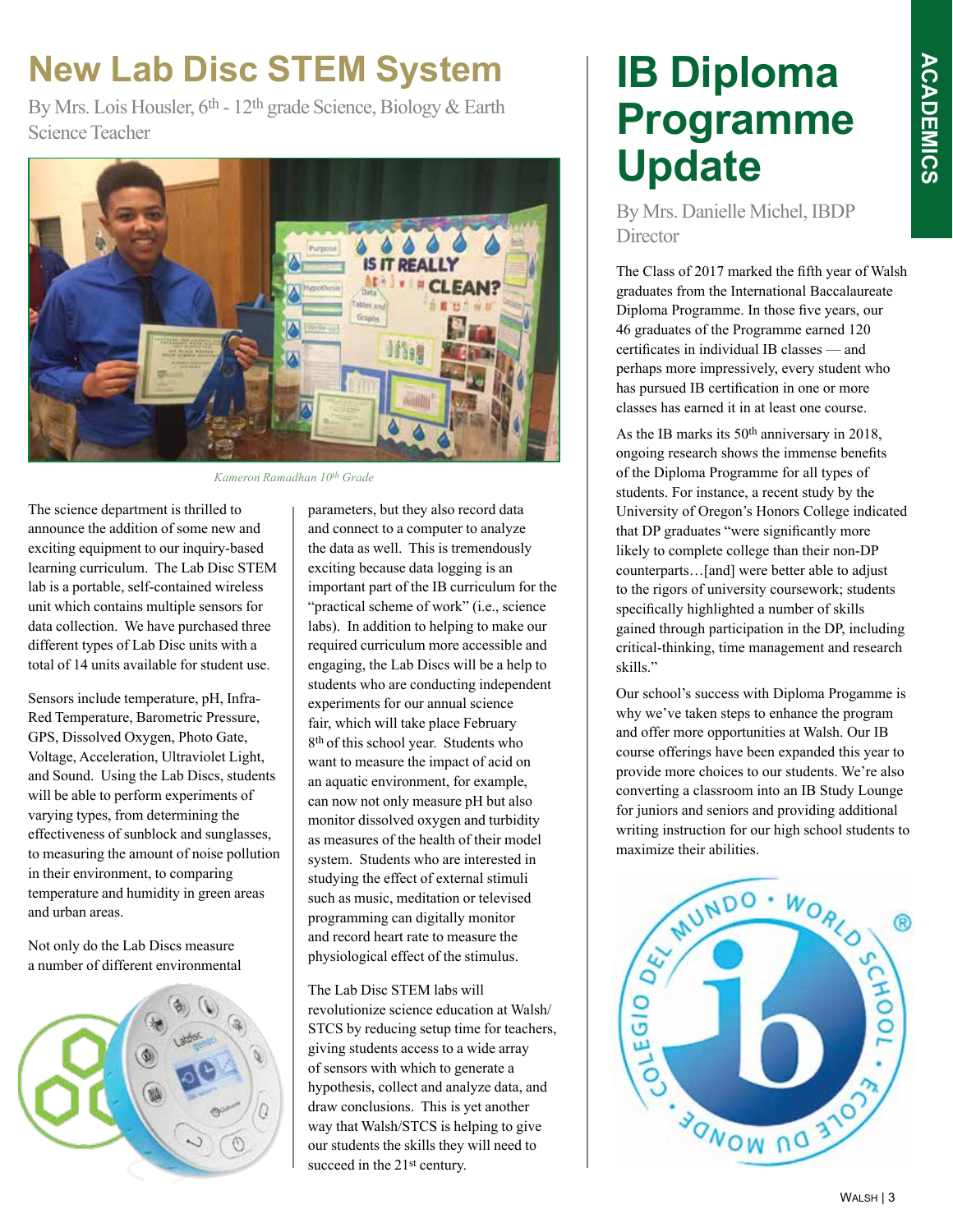#### **Presidents' Message Continued...**

lawn chairs. Thank you, Nate and Theresa Smith, for providing the bonfire wood, tug-of-war rope, and music.

Our next event is the Eagles Gala Auction which will be held in the school on Saturday, October 21st. Our theme this year is "Rock Around the Clock," and I invite you to step back in time for one evening to enjoy the sights, music, and atmosphere of the 1950s. The Eagles Gala Auction is the social event of the season, and proceeds benefit the students of Archbishop Walsh Academy and Southern Tier Catholic School. Theresa Smith, Eagles Gala Auction Coordinator, is an organizational marvel, and she and her committee of volunteers create what you will see and experience that evening: the front lawn car show, strolling performers from Grease, 1950s decorations, silent and live auctions, and the Brothers Bistro gourmet meal masterpiece. You will also be delighted by Nate Smith, live auction aficionado, whose expertise and enthusiasm are live entertainment at its finest. The "Raise the Paddle" special appeal is sure to give you "goosebumps!"

Our students learn from well-educated and motivated faculty and are supported by the most competent staff. Within the context of a Franciscan religious education and based upon the International Baccalaureate Programme philosophy, our students rise to the highest expectations in order to attain academic rigor; create a teamwork ethic; engage in significant cross-curricular reading; complete research and writing projects; excel at public speaking; participate in athletic endeavors; provide myriad hours of community service of their choice; and accept responsibility to pursue their interests in concert with our faculty through formation of electives and co-curricular activities. Our students, Montessori through the Senior Class, welcome many international exchange students to join them in the pursuit of knowledge and selfdevelopment. As well, we are so appreciative of the parents and families of the Seneca Nation who pay us the honor of entrusting us with their children.

We anticipate a wonderful year for all!

Pax et Bonum, Thomas J. Manko School President & Principal

#### **STCS / Walsh "Funda Nos In Pace" Recognition Dinner**

"Funda Nos In Pace means Establish Us In Peace"

This year, we were pleased to celebrate the contributions of Mr. Thomas Palumbo, class of 1974 and Mrs. Teresa Barie, both of whom have given countless hours to our schools.

*Thomas Palumbo*



Tom Palumbo is not only an alumnus of Archbishop Walsh Academy, but also has been the President of the Walsh Sports Boosters for many years and has been instrumental in coordinating the St. Patrick's Day Fundraiser. Mr. Palumbo currently owns and operates Sports Locker in Olean, NY, and through his company makes sure STCS/Walsh students are always in spirit gear.

Teri Barie was recognized for her countless hours on the Walsh Sports Boosters as Treasurer and member

as well as for her unwavering support of our school. Mrs. Barie's children attended Archbishop Walsh Academy, and even after their graduation, Teri remained involved with our school. She has been



a tremendous help coordinating the school fundraisers as well as volunteering whenever she is needed.

The event was held May 20, 2017, at the Old Library Restaurant. More than 80 family and friends as well as Walsh staff and coaches, attended the recognition dinner.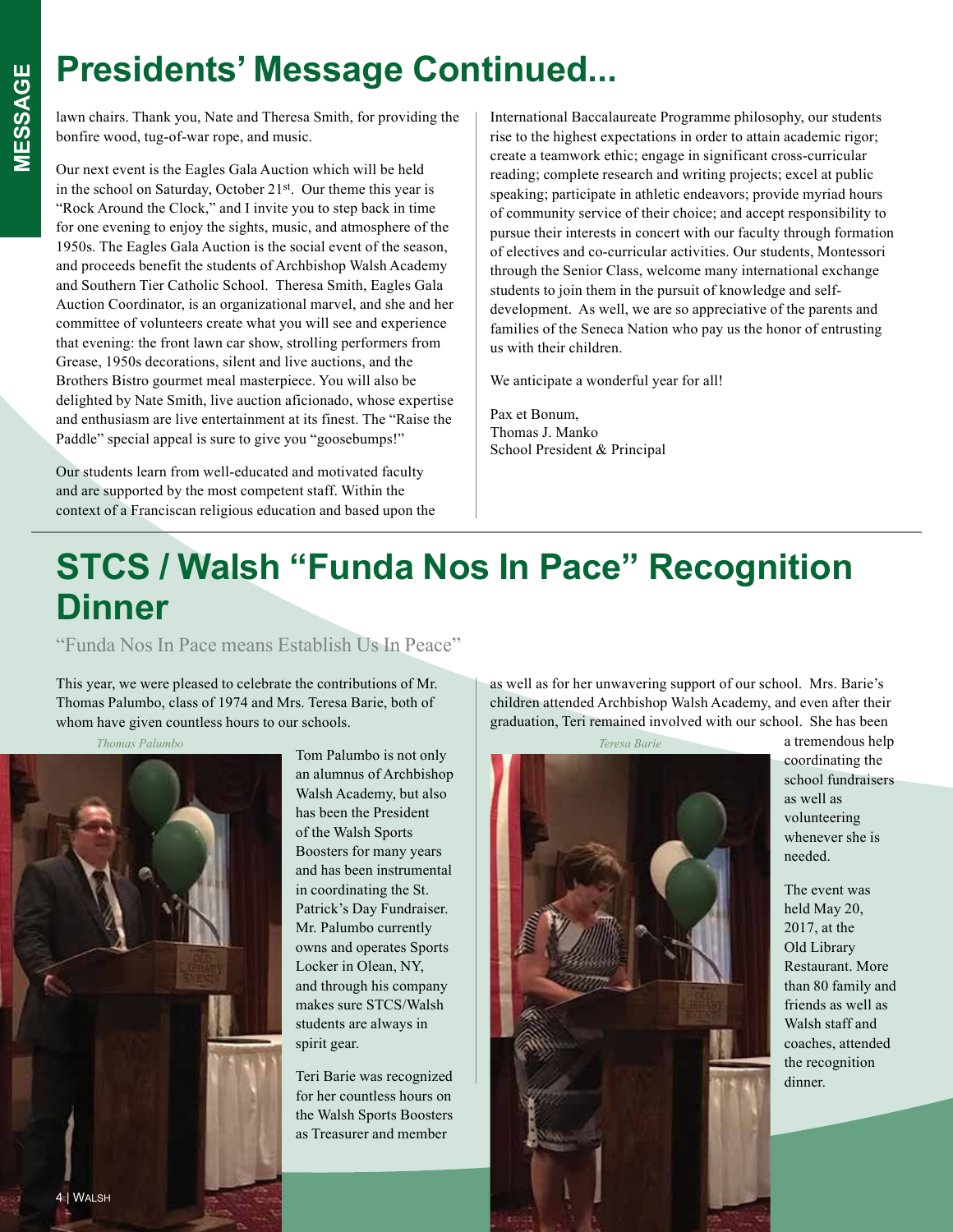## **Walsh Athletics Are On The Rise**

By Eric DiMartino, Assistant Athletic Director

Walsh Athletics is kicking off the fall sports season with a fresh new start. We have added a modified soccer program to the list this new school year. As we are pleased to get the program started, we welcome our new soccer coach, Ms. Marissa Levia. We also welcome Assistant Varsity Coach Mr. David Spring as he helps our returning coach, Mr. Andres Cabrera. The varsity club looks to rebound and get back to the playoffs after an early exit last season. The cross-country team is going to be strong once again with returning students and coach Mr. Justin Shumaker. Varsity volleyball, coached by Mr. Nate Farnum, is looking to rebuild a young team that is hardworking and competitive every time on the court. All of the programs have excellent leaders and contributors who want to continue to build what already is a quality athletic program here at Walsh!

Walsh basketball will also be here before you know it. Coach Andy Moore had yet again another successful offseason summer program, bringing in athletes for open gyms and working on strength and conditioning drills to prep for the Monsignor Martin League. As we have welcomed new faces in the fall, we are also proud to have Mr. Matthew Kichman as the new varsity girls basketball coach as he is looking to rebuild and create a different culture in the program. Both coaches are anticipating a strong competitive team on the court as they want to head back to the playoffs and make our school proud.

#### **Alumni Homecoming Game In January!**



This year we will be celebrating the Archbishop Walsh High School homecoming basketball game on Friday, January 19, 2018, at 6:30 p.m. The Walsh varsity boys' team will play Cardinal O'Hara. Alumni will receive free admission to the game, a free gift, and an entry into the drawing for this year's door prize. There will also be a dessert reception for all alumni after the game.

Invitations with

details will be mailed December 2017. We hope you will join us as we cheer on our Walsh Eagles!

For up-to-date information, you can also check our website at www. stcswalsh.org under the Alumni tab.

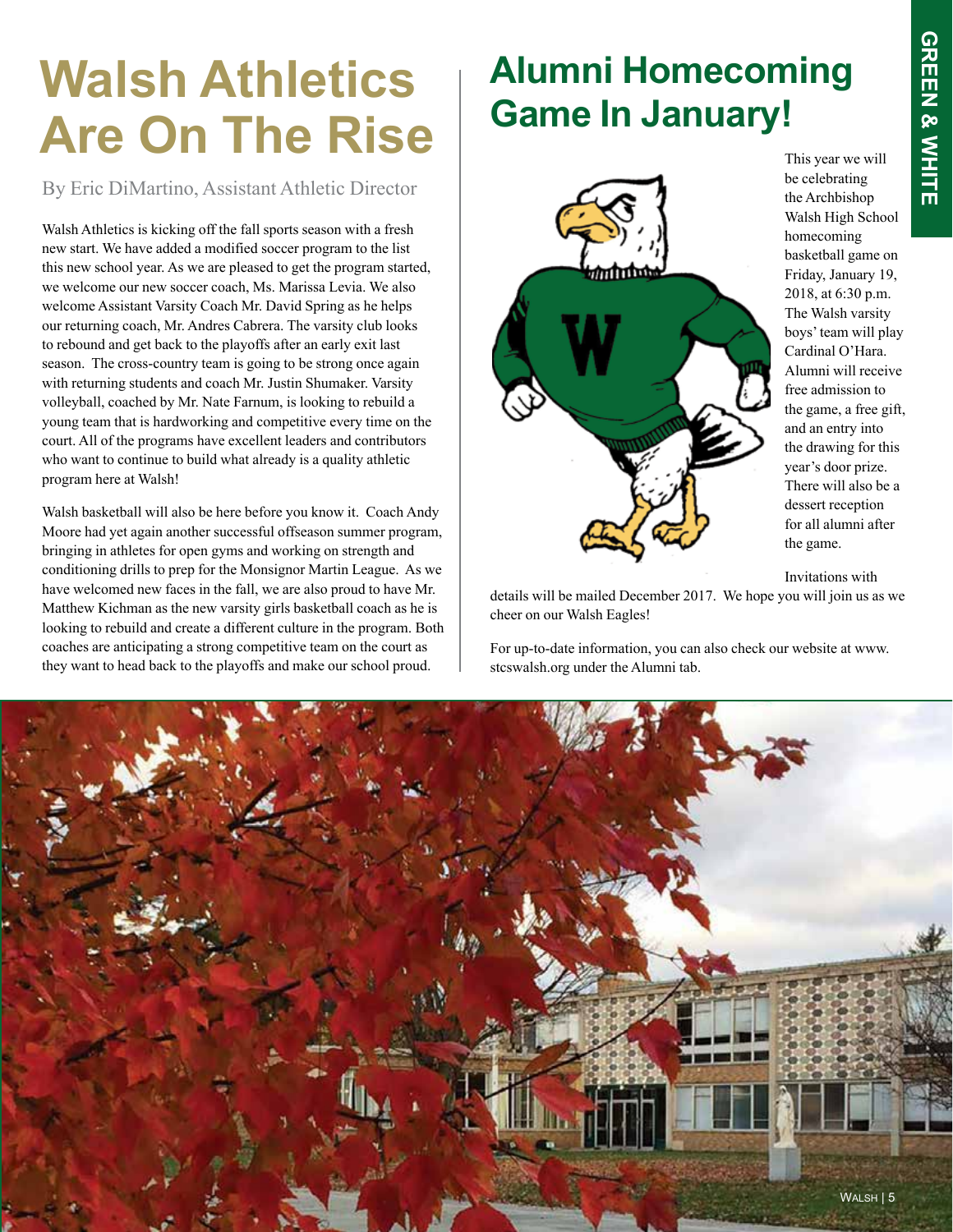## **Alumni Spotlight**



*Anthony Annunziato '66*

This year Archbishop Walsh Academy graduated another distinguished group of seniors. The ceremony was held on June 2, 2017, at the Regina A. Quick Center for the Arts on the St. Bonaventure University Campus. We were honored to have Mr. A. Anthony "Tony" Annunziato, Class of 1966, as our guest speaker.

Mr. Annunziato has lived a life based upon the Franciscan values of creating a caring community, showing

compassion, holding reverence for all of

creation, and making peace. Throughout the years, Mr. Annunziato has been most supportive of and has challenged his Alma Mater to think creatively, act vividly, and make a difference for our communities. It was an honor to welcome "Tony" back home.

Mr. Annunziato was born in 1948 in Buffalo, New York, graduated from Archbishop Walsh High School in 1966, and earned his Bachelors of Science Degree in Business Management from St. Bonaventure University in 1971. He is the proud father of three adult sons: Brett, Patrick and Blake.

Mr. Annunziato was active during his Walsh High School years. He was a member of the Chess Club, participated in intramural basketball, joined the football team as a freshman, practiced with the wrestling team and, as a senior, participated on the track and field team. While maintaining a strong academic average throughout his involvement in athletics and extracurricular events, Mr. Annunziato also worked part-time jobs at The Castle as a busboy and at Leo's Supermarket.

Mr. Annunziato began his involvement with commodity futures on the Chicago Board of Trade during the early 1970s. For nearly 20 years at Citigroup and its predecessor firms, Mr. Annunziato provided energy futures brokerage services to a wide range of commercial traders and individual investors. He began trading individual commodity accounts on a discretionary basis in 1984. Mr. Annunziato was a Senior Vice President of Investments, Commodity Futures Sales at Citigroup before retiring from Citigroup/Smith Barney in September of 2005 to focus on AAA Capital Management.

Mr. Annunziato retired from AAA Capital Management Advisors, Ltd. at the end of December 2014. He had founded AAA Capital in 1997 and served as President and co-owner until his retirement. Annunziato Holdings, LLC, was formed in March of 2015 as a vehicle to trade and invest personal funds. Since 1991, Mr. Annunziato has also operated privately held companies that make energy related investments with proprietary funds.

Mr. Annunziato is also involved in educational philanthropy. He has long been a benefactor of Archbishop Walsh, and his support has made a significant difference for our students throughout the first two decades of the 21st century.

Along with several Texans, Mr. Annunziato started an education PAC to try to improve the Texas public school system. Initially entitled Texans Interested in Education Reform, TIER has since merged with Texas Aspires, whose mission statement reads, "Every Texas child, regardless of race, ethnicity or zip code, deserves a quality education. In pursuit of a stronger Texas, we advocate for policies that provide local communities with the tools necessary to improve our schools, involve parents and educators, and create meaningful improvements in the classroom. Above all, Texas Aspires advocates for education policies that focus on students first."

#### **Rock Around The Clock: 2017 Eagles Gala Auction**



This year's auction will be held October 21, 2017, with a tribute to the "Good Old Days" as the gym is transformed into a 50s-themed extravaganza. The decorations will transport more than 250 guests to a simpler, more elegant time, with drive-in movies and 50s rock and roll. Dinner will be catered by the Brother's Bistro and the menu will

be home-cooked comfort food taken to the next level.

Items auctioned that night will include Men's and Ladies' Olympic Gold Team Signed Basketballs; Sister Regina's Homemade Pie-For-A-Month; A One Week Stay at Greek Peak Ski Resort in Cortland, NY; A One Week Stay at Attitash Mountain Resort in Bartlett, NY; A One Week Stay in "Sand Castle" in Stone Harbor, NJ; A Four Night Stay in Pittsburgh, PA during Vintage Grand Prix Race, and more!

We would like to give a special thanks to our major sponsors: Dresser-Rand, Franciscan Sisters of Allegany, St. Bonaventure University, CUTCO, The Basilica of St. Mary of the Angels Church, Brady & Swenson, PC, Worth W. Smith Company and Rock City Park.

The evening starts at 5:30 p.m. with appetizers, drinks, and the opening of the silent auction areas: Restaurant Row, Silent Auction, and the Super Silent Auction. The excitement continues with dinner catered by Brother's Bistro, followed by the live auction with auctioneer Nate Smith (1993 Archbishop Walsh graduate).

A limited number of tickets are available for this event, and tickets must be purchased in advance. Tickets are \$75 per person and include appetizers, drinks, buffet dinner, and the opportunity to bid! Dress is cocktail attire. Interested parties can download an invitation by visiting our website at ww.stcswalsh.org/eagles-gala-auction. Additionally, the auction catalog will be available online the week of the event to view all items up for bid.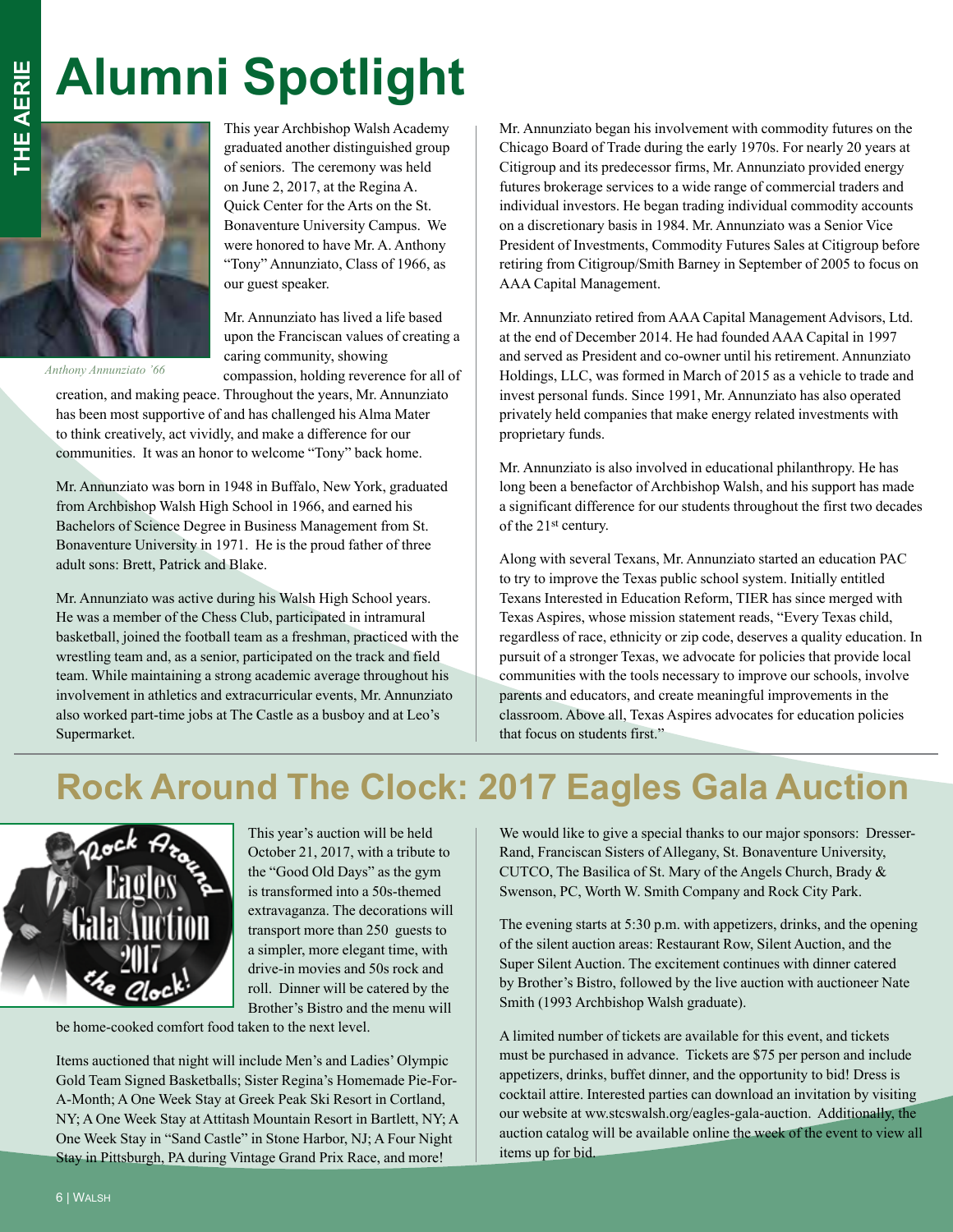### **49th All-Alumni Reunion**

The 49th All-Alumni Reunion was held Aug. 5th, with graduating classes from 1962, 1967, 1972, 1977, 1982, 1987, 1992, 1997, 2002, 2007, and 2012 receiving special recognition. Members of the Class of 1967 celebrated their 50th year.

This year we held our Alumni & Friends Golf Tournament at the St. Bonaventure Golf Course, with seventeen teams playing nine holes and competing for prizes.

Following the golf tournament, the school held the reunion dinner and dance, beginning with guided tours of Archbishop Walsh Academy and Southern Tier Catholic School and a wine and cheese reception hosted by the STCS/Walsh Board of Trustees. Many alumni took the tours to see the classrooms and reminisce about their days walking the halls. A total of 96 guests attended the festivities, and the gym was decorated in Walsh's colors, with yearbooks and memorabilia filling the space. The Class of 1967 created a special memorial board honoring their classmates who have passed, and we are honored they choose to let the

school keep it to share at other reunions. Current STCS/Walsh student volunteers, dressed in their school uniforms, served parts of the meal. After the meal, Walsh/ STCS President Thomas J. Manko offered remarks and thanked everyone for attending. He also congratulated the Class of '67 on celebrating 50 years. The evening finished with dancing and laughter.

We were honored to have so many Walsh alumni in attendance and look forward to another year of memories.

*Watch your mailbox for more information about next year's 50th All-Alumni Reunion & Golf Tournament, slated for the weekend of August 3rd, 4th and 5th in 2018.*

#### **Dr. John J. Watson '84 Memorial Lockers**

Since the locker dedication was created in June 2016, six lockers have been dedicated to alumni who have passed away.

Lockers have been dedicated to Dave Ash '68, Bill Smith '68, Rob Ruby '68, Paul Stevenson '70, and Vince Bassanelli '71. The last locker to have been dedicated was to Gary Filjones, as a gift from his peers in the Class of 1968. His plaque reads "Gary Filjones '68. A talented musician and a ferocious linebacker. From the Class of 1968."

Those wishing to dedicate a locker should contact Jessica Policastro by email at jessica. policastro@walshstcs.org or phone 716-372- 8122 for details.

> In Memory of Gary Filjones '68 A talented musician and a ferocious linebacker From the Class of 1968











*Class of 2012 All Reunion Classes*